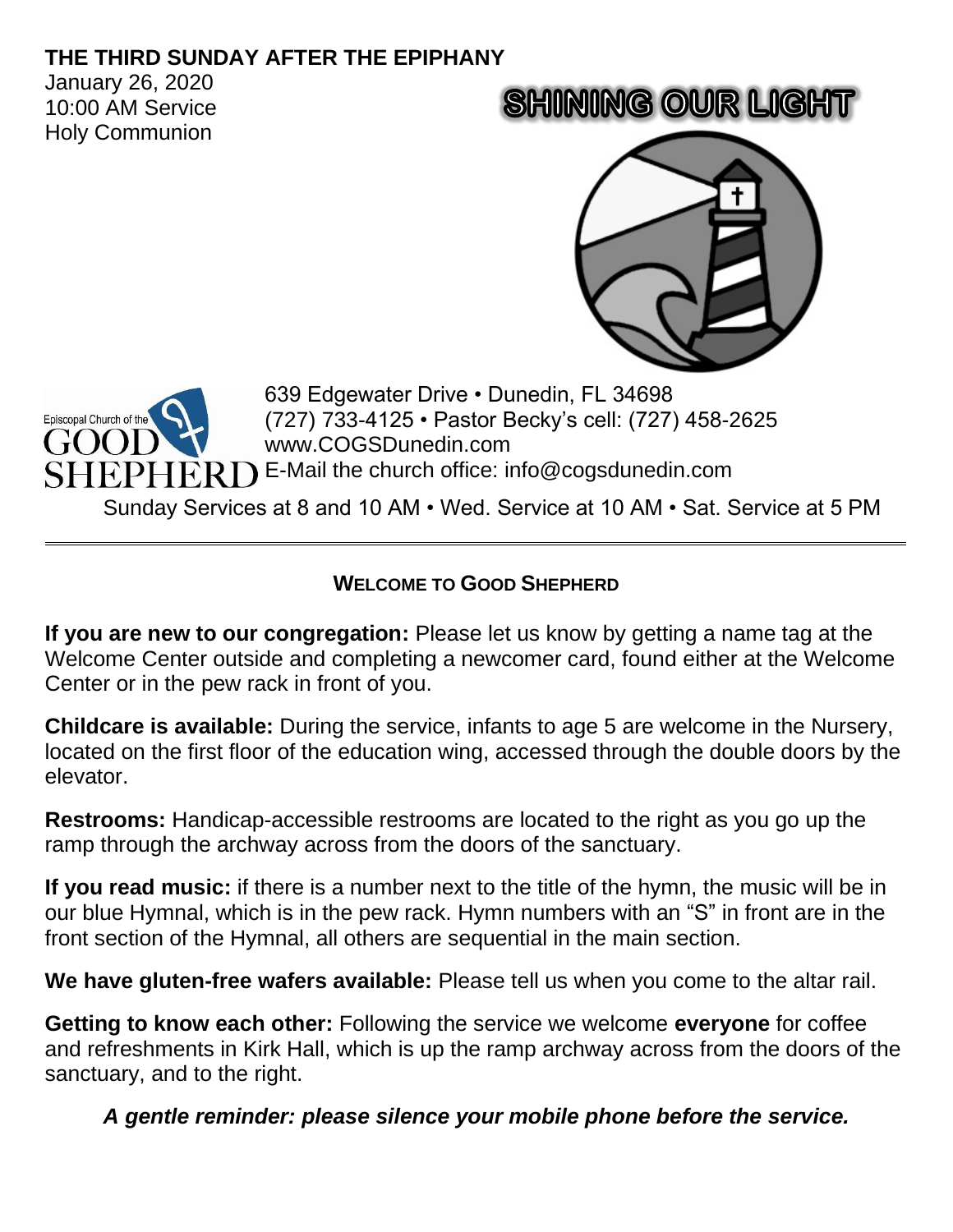#### **GATHERING FOR WORSHIP**

**PRELUDE** *When Morning Gilds the Skies* **R. Lind** 

*[During the Prelude, please prepare for worship by observing attentive silence.]*

**GATHERING HYMN** *Here in this Place*

*[Please stand when the chimes sound.]*

*Here in this place the new light is streaming, now is the darkness vanished away; see in this space our fears and our dreamings brought here to you in the light of this day. Gather us in, the lost and forsaken, gather us in, the blind and the lame; call to us now, and we shall awaken, we shall arise at the sound of our name.*

*We are the young, our lives are a myst'ry, we are the old who yearn for your face; we have been sung throughout all of hist'ry, called to be light to the whole human race. Gather us in, the rich and the haughty, gather us in, the proud and the strong; give us a heart, so meek and so lowly, give us the courage to enter the song.*

**WELCOME AND ANNOUNCEMENTS**

*[Please be seated.]*

#### **ACCLAMATION**

*[Please stand.]*

P Blessed be God: Father, Son, and Holy Spirit.

C **And blessed be God's kingdom, now and for ever. Amen.**

### **COLLECT FOR PURITY**

 $\text{m}$  **Almighty God, to you all hearts are open, all desires known, and from you no secrets are hid: Cleanse the thoughts of our hearts by the inspiration of your Holy Spirit, that we may perfectly love you, and worthily magnify your holy Name; through Christ our Lord. Amen.**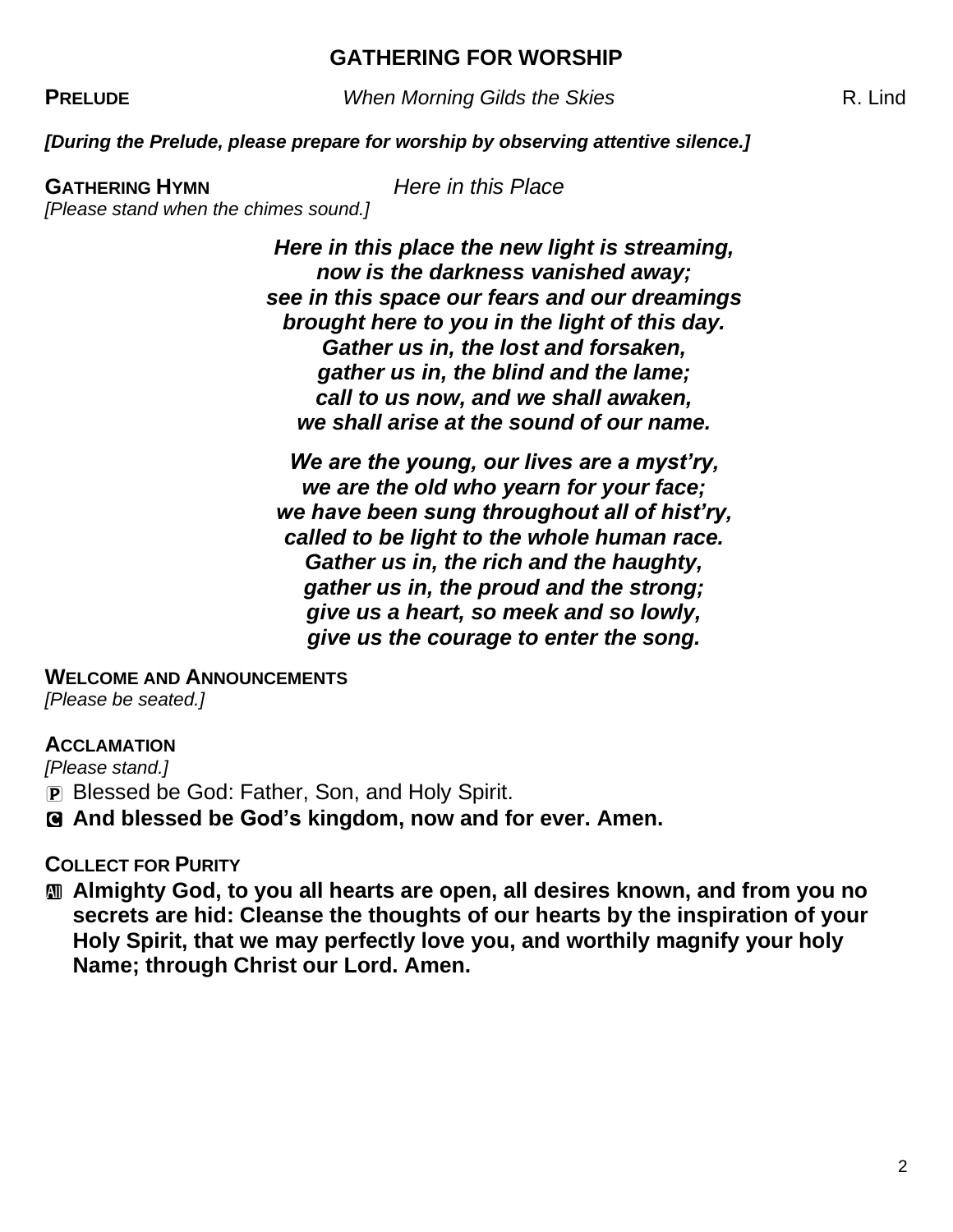*Songs of thankfulness and praise, Jesus, Lord, to thee we raise, manifested by the star to the sages from afar; branch of royal David's stem in thy birth at Bethlehem; anthems be to thee addressed, God in man made manifest.*

*Manifest in making whole palsied limbs and fainting soul; manifest in valiant fight, quelling all the devil's might; manifest in gracious will, ever bringing good from ill; anthems be to thee addressed, God in man made manifest.*

#### **COLLECT OF THE DAY**

 $\overline{p}$  The Lord be with you.

#### C **And also with you.**

- P Let us pray… Lord God, your lovingkindness always goes before us and follows after us. Summon us into your light, and direct our steps in the ways of goodness that come through the cross of your Son, Jesus Christ, our Savior and Lord.
- C **Amen.**

### **THE WORD OF GOD**

**THE READINGS:** Isaiah 9:1-4, Psalm 27:1, 5-13, 1 Corinthians 1:10-18, Matthew 4:12-23 *[Please be seated.]*

#### **The First Reading**

L The First Reading is taken from Isaiah, chapter 9…

Nonetheless, those who were in distress won't be exhausted. At an earlier time, God cursed the land of Zebulun and the land of Naphtali, but later he glorified the way of the sea, the far side of the Jordan, and the Galilee of the nations.

The people walking in darkness have seen a great light. On those living in a pitch-dark land, light has dawned. You have made the nation great; you have increased its joy. They rejoiced before you as with joy at the harvest, as those who divide plunder rejoice. As on the day of Midian, you've shattered the yoke that burdened them, the staff on their shoulders, and the rod of their oppressor.

L The Word of the Lord

### C **Thanks be to God.**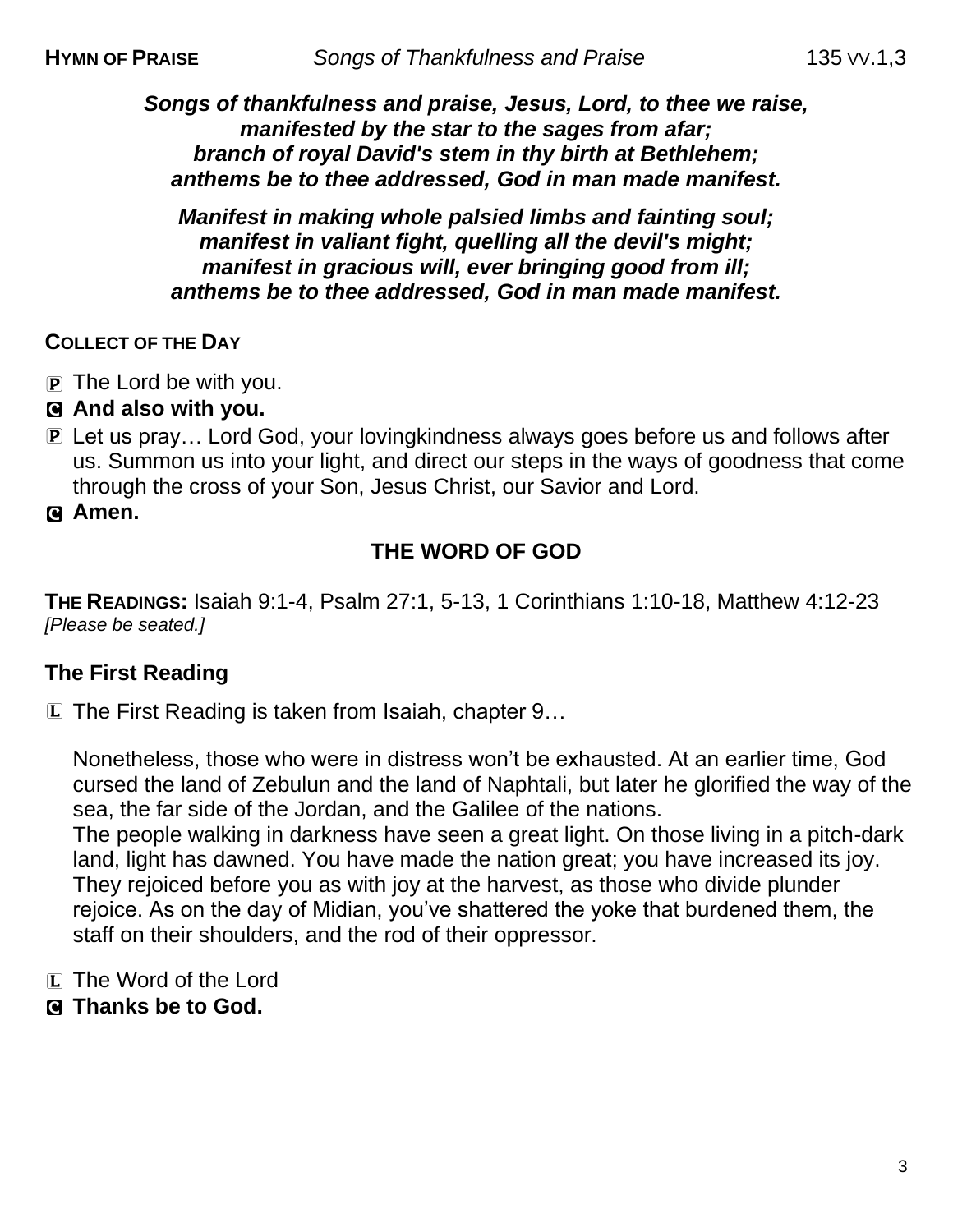*You are my light, my Savior, Lord; Of whom should I have any fear? You are the stronghold of my life; Whom should I dread if you are near?*

*God even now, has raised my head Above all those who would destroy; And so, will I rejoice and sing And sacrifice with shouts of joy.*

*You lift my head above my foes, Therefore I make my offering; With sounds of gladness I will come, Make music to the Lord and sing.*

*Lord, listen to me when I call, Have mercy, Lord, and answer me; You move my heart to seek your face; Your face, Lord, I desire to see.*

# **The Second Reading**

L *The Second Reading is taken from 1 Corinthians chapter 1…*

Now I encourage you, brothers and sisters, in the name of our Lord Jesus Christ: Agree with each other and don't be divided into rival groups. Instead, be restored with the same mind and the same purpose.

My brothers and sisters, Chloe's people gave me some information about you, that you're fighting with each other. What I mean is this: that each one of you says, "I belong to Paul," "I belong to Apollos," "I belong to Cephas," "I belong to Christ." Has Christ been divided? Was Paul crucified for you, or were you baptized in Paul's name? Thank God that I didn't baptize any of you, except Crispus and Gaius, so that nobody can say that you were baptized in my name! Oh, I baptized the house of Stephanas too. Otherwise, I don't know if I baptized anyone else. Christ didn't send me to baptize but to preach the good news. And Christ didn't send me to preach the good news with clever words so that Christ's cross won't be emptied of its meaning. The message of the cross is foolishness to those who are being destroyed. But it is

the power of God for those of us who are being saved.

L The Word of the Lord.

### C **Thanks be to God.**

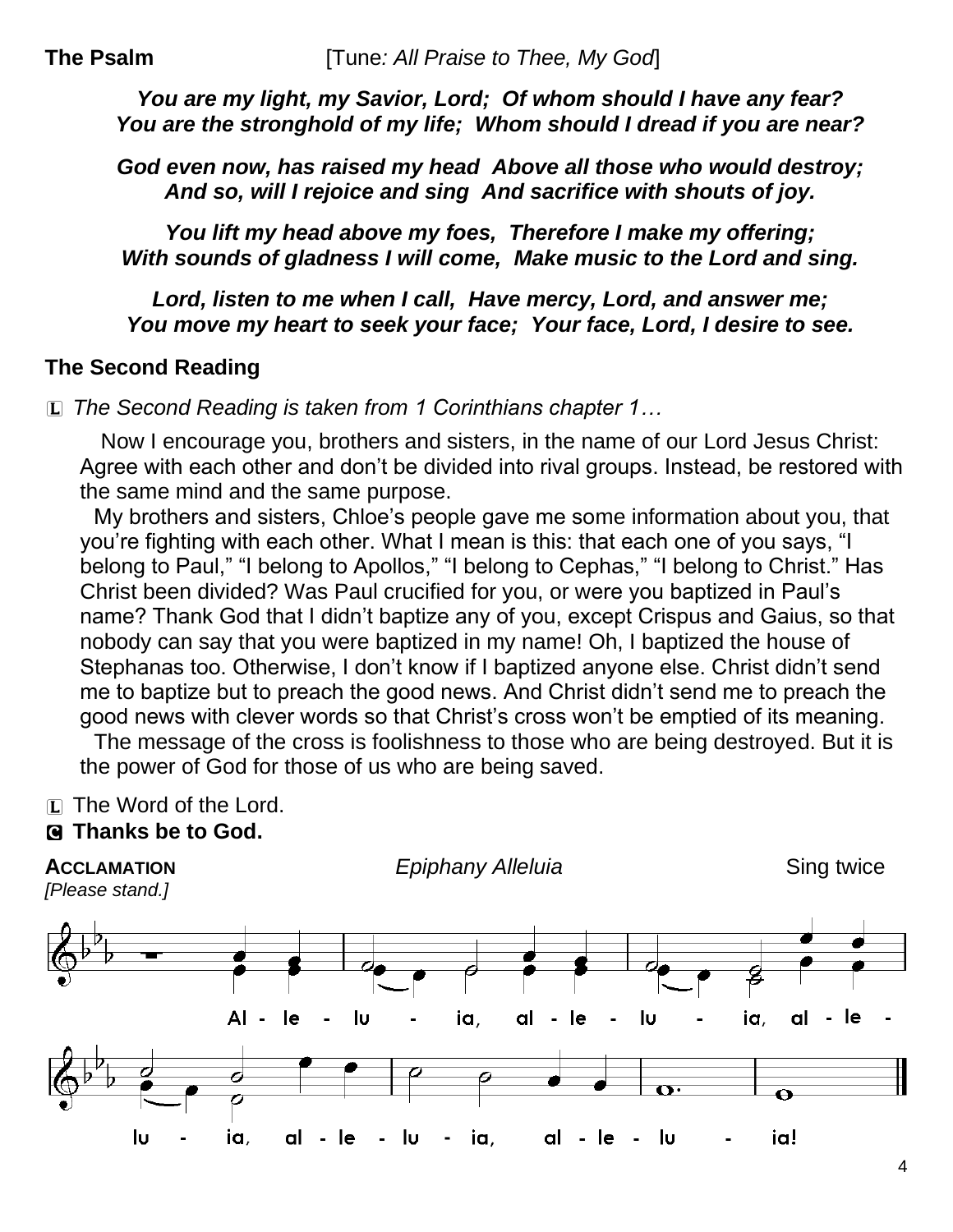# **The Gospel**

D The Holy Gospel of our Lord Jesus Christ according to Matthew.

# C **Glory to you, Lord Christ.**

D Now when Jesus heard that John was arrested, he went to Galilee. He left Nazareth and settled in Capernaum, which lies alongside the sea in the area of Zebulun and Naphtali. This fulfilled what Isaiah the prophet said: *Land of Zebulun and land of Naphtali, alongside the sea, across the Jordan, Galilee of the Gentiles, the people who lived in the dark have seen a great light, and a light has come upon those who lived in the region and in shadow of death.* From that time Jesus began to announce, "Change your hearts and lives! Here comes the kingdom of heaven!"

As Jesus walked alongside the Galilee Sea, he saw two brothers, Simon, who is called Peter, and Andrew, throwing fishing nets into the sea, because they were fishermen. "Come, follow me," he said, "and I'll show you how to fish for people." Right away, they left their nets and followed him. Continuing on, he saw another set of brothers, James the son of Zebedee and his brother John. They were in a boat with Zebedee their father repairing their nets. Jesus called them and immediately they left the boat and their father and followed him.

Jesus traveled throughout Galilee, teaching in their synagogues. He announced the good news of the kingdom and healed every disease and sickness among the people.

D The Gospel of the Lord.

# C **Praise to you, Lord Christ.**

**Sermon** The Rev. Canon Christopher Gray

*[Please stand.]*

*[Please be seated.]*

**SERMON HYMN** *Shine, Jesus, Shine*

*Refrain*

*Shine, Jesus, shine, fill this land with the Father's glory; blaze, Spirit, blaze, set our hearts on fire. Flow, river, flow, flood the nations with grace and mercy; send forth your Word, Lord, and let there be light!*

*Lord, the light of your love is shining, in the midst of the darkness, shining; Jesus, light of the world, shine upon us, set us free by the truth you now bring us. Shine on me, shine on me:* 

*Refrain*

*As we gaze on your kingly brightness, so our faces display your likeness, ever changing from glory to glory, mirrored here, may our lives tell your story. Shine on me, shine on me:* 

*Refrain*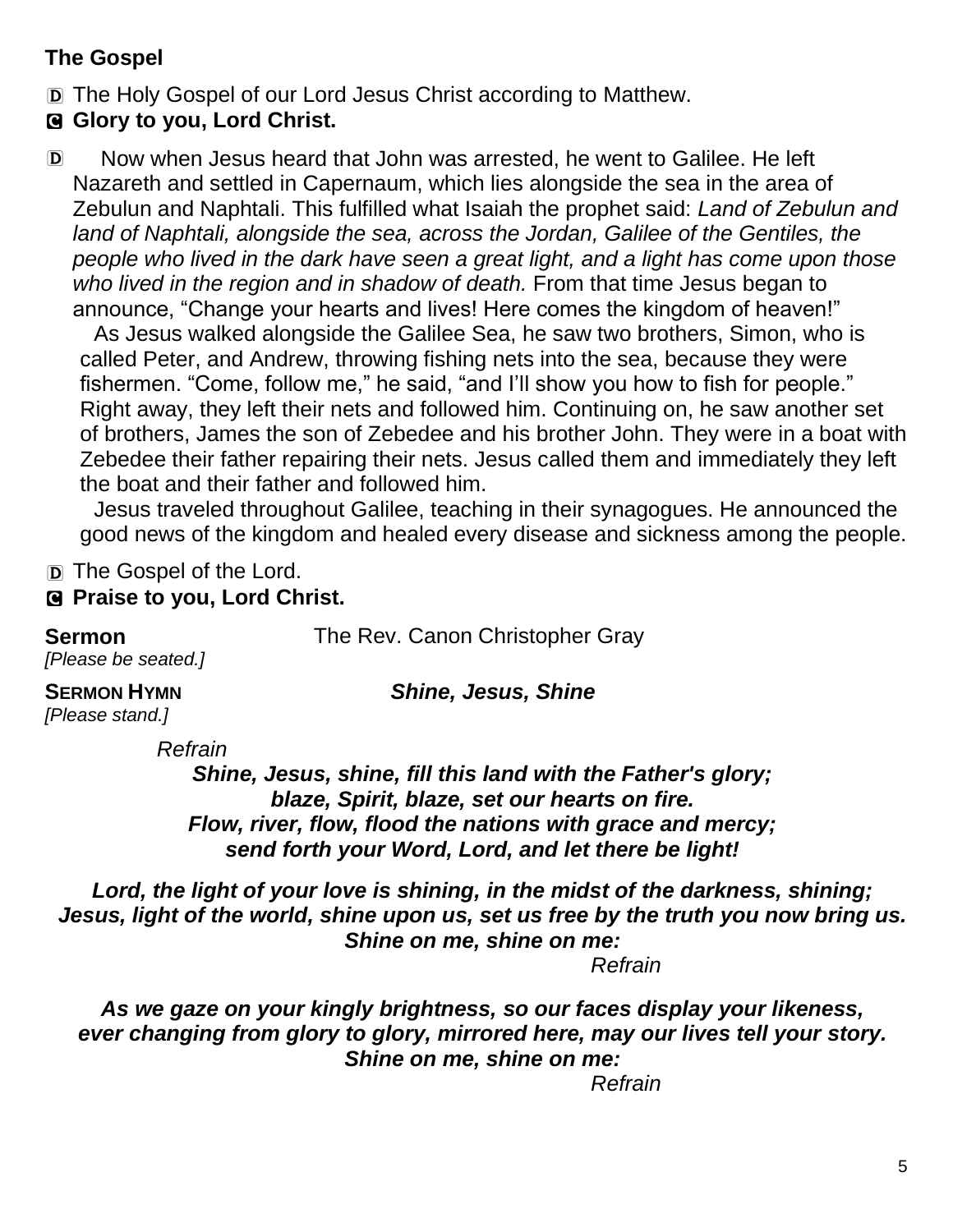#### **NICENE CREED**  *[Please stand.]*

C **We believe in one God, the Father, the Almighty, maker of heaven and earth, of all that is, seen and unseen.**

**We believe in one Lord, Jesus Christ, the only Son of God, eternally begotten of the Father, God from God, Light from Light, true God from true God, begotten, not made, of one Being with the Father. Through him all things were made. For us and for our salvation he came down from heaven: by the power of the Holy Spirit he became incarnate from the Virgin Mary, and was made man. For our sake he was crucified under Pontius Pilate; he suffered death and was buried. On the third day he rose again in accordance with the Scriptures; he ascended into heaven and is seated at the right hand of the Father. He will come again in glory to judge the living and the dead, and his kingdom will have no end.**

**We believe in the Holy Spirit, the Lord, the giver of life, who proceeds from the Father and the Son. With the Father and the Son he is worshiped and glorified. He has spoken through the Prophets. We believe in one holy catholic and apostolic Church. We acknowledge one baptism for the forgiveness of sins. We look for the resurrection of the dead, and the life of the world to come. Amen.**

#### **PRAYERS OF THE PEOPLE**

*[Please stand, kneel, or sit, as you prefer.]*

- D As we join the whole creation and celebrate with joy the Word made flesh, let us offer prayers to God who dwells among us, from long ago and until the end of time.
- L Wonderful Counselor, we pray for laypeople, bishops, priests and deacons, and all who minister in the name of Christ, that each and every one will hear and heed the guidance of your Holy Spirit.
- C **Give us strength of heart, mind, body and soul to join you in preaching good news to the poor, proclaiming release to the prisoners and recovery of sight to the blind, liberating the oppressed, and announcing that the year of your favor has come to all the earth.**
- L Mighty God, we pray for your church. Fill us and all those who worship you with truth compassion. Where we are corrupt, purify us; where we are in error, direct us; where in any thing we are amiss, reform us.
- C **Where we are in the right, strengthen us; where we are in want, provide for us; where we are divided, reunite us.**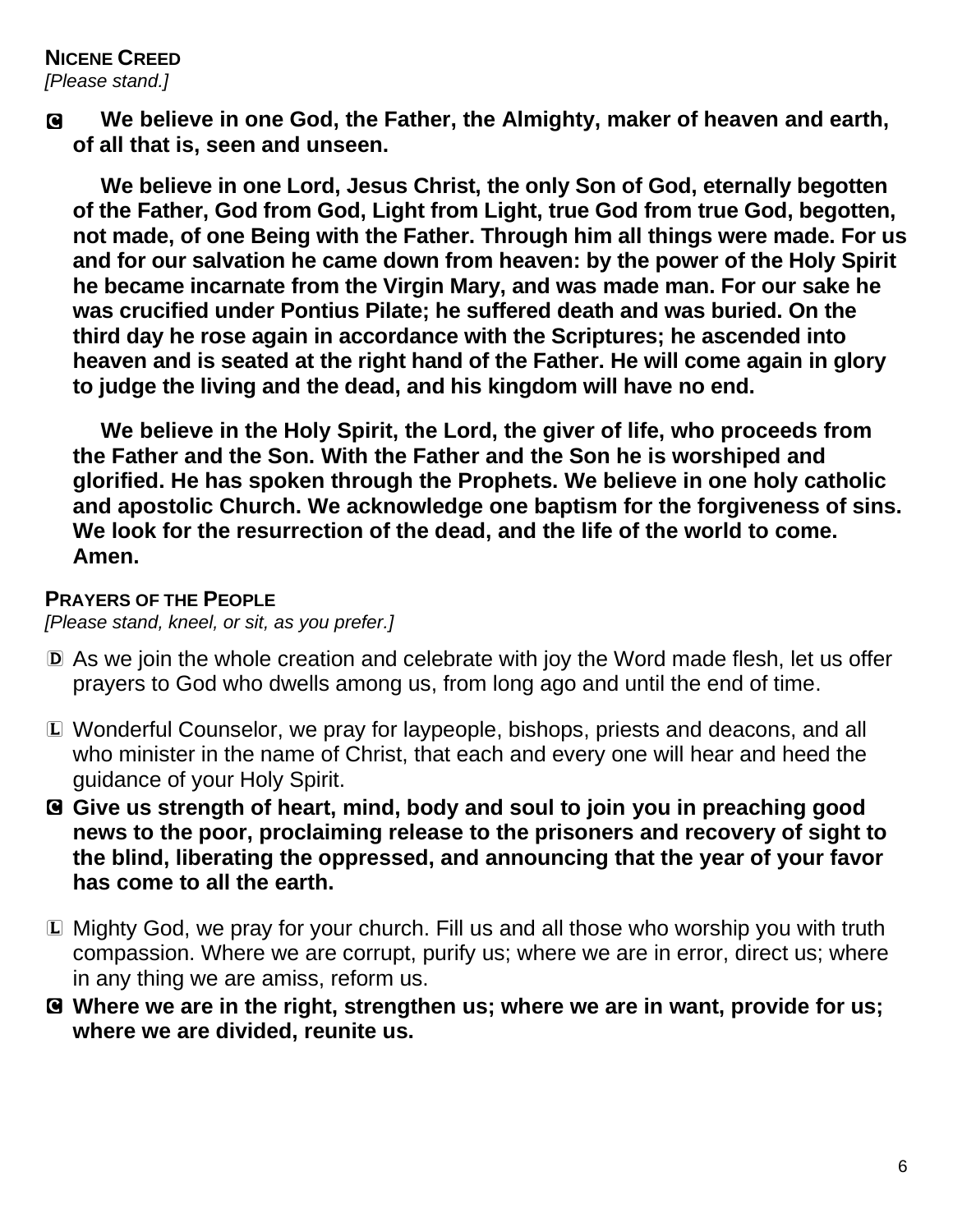- L Everlasting Father, we lift to your heart those who suffer from any grief or trouble, [especially . . . *read names from notebook*...] and those we now name aloud or in our hearts [*leave time*...]. Empower us, in your name, to give them courage and hope in their troubles.
- C **Help us to be the answers to their prayers when they cry out to you.**
- L Prince of Peace, we joyfully celebrate the wedding of the human and divine natures in Christ Jesus. We give you thanks today for the flowers given by Sharon O'Keefe Snead in loving memory of Dennis O'Keefe, and for all the blessings of this life.
- C **Give us the grace to see your divine presence so that all of creation may sing new songs of gladness and walk in the way of joy.**
- L King of Kings, we pray for those who have died, [especially . . . *add names from notebook…*] and those we now name aloud or in our hearts. [*Leave time….*] Let light perpetual shine upon them.
- C **Grant them continual growth in your love and service; and help us in obedience to your will to follow the good examples of the saints who have gone before us.**
- L Lord of lords, we pray for the leaders of the nations and all in authority.
- C **Give them grace, compassion and will to strive for peace and justice, caring alike for young and old, strong and weak, rich and poor.**
- L Rejoicing in the blessed Virgin Mary and all the saints, let us offer ourselves and one another to the One who will reign forever and ever.
- C **Hallelujah! Lord our God, source of grace and truth, accept the prayers we offer in this joyful season. May we witness to your glory with unending praise and thanksgiving. Amen.**

# **CONFESSION AND FORGIVENESS OF SIN**

*[Please stand or kneel, as you choose.]*

- D Let us confess our sins to God. [*Silence is kept.]* God of all mercy . . . .
- C **we confess that we have sinned against you, opposing your will in our lives. We have denied your goodness in each other, in ourselves, and in the world you have created. We repent of the evil that enslaves us, the evil we have done, and the evil done on our behalf. Forgive, restore, and strengthen us through our Savior Jesus Christ, that we may abide in your love and serve only your will. Amen.**

# **PRAYERS AND BLESSINGS**

*[Those celebrating birthdays, anniversaries or special occasions may receive an individual blessing.]*

### **CHILDREN'S MESSAGE**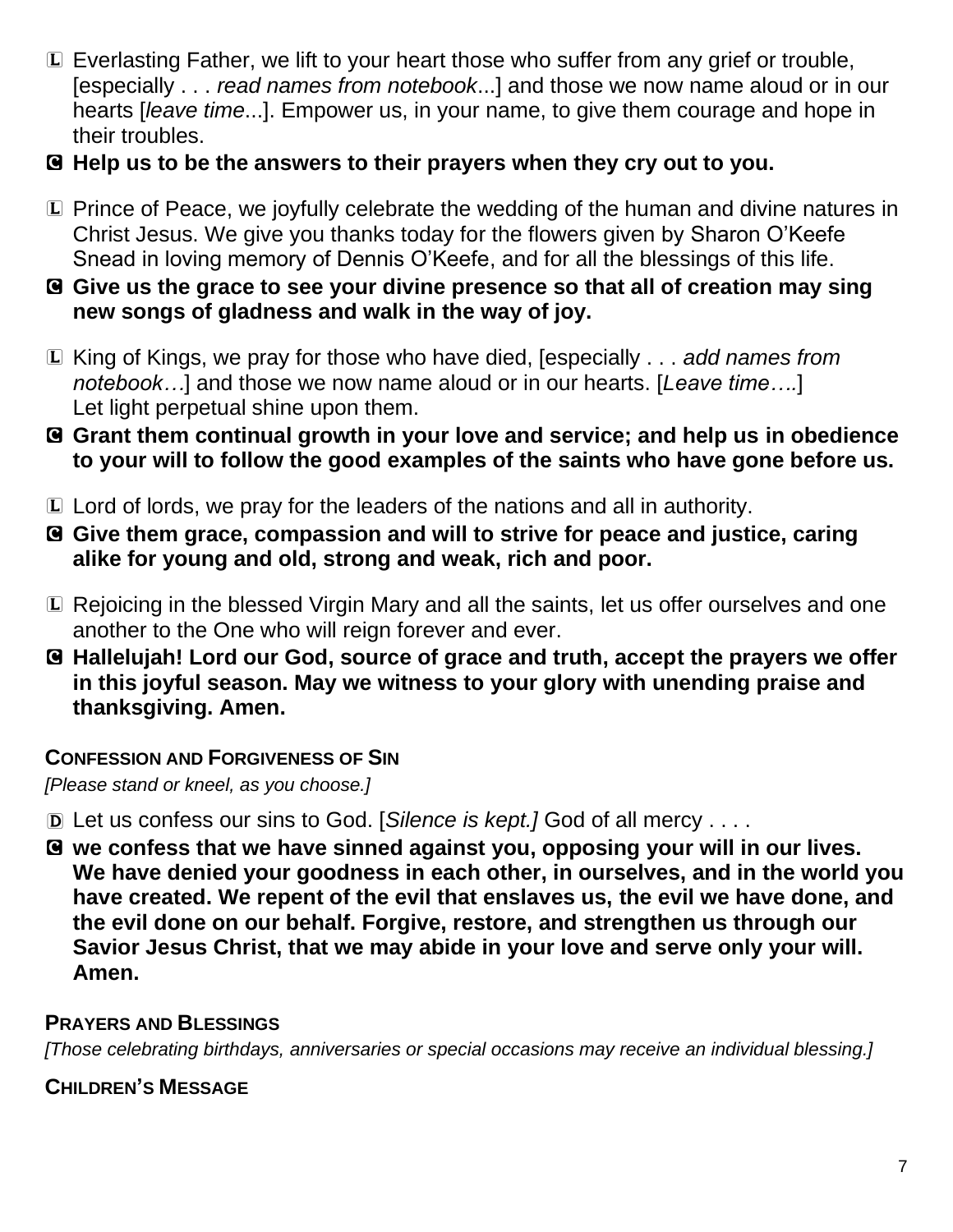### **THE GREETING OF PEACE**

*[Please stand.]*

- $\overline{p}$  The peace of the Lord be always with you.
- C **And also with you.** [*All may greet one another in the name of the Lord.*]

# **THE HOLY COMMUNION**

# **OFFERTORY SENTENCE**

D Yours, O Lord, is the greatness, the power, the glory, the victory, and the majesty. For everything in heaven and on earth is yours. Yours, O Lord, is the kingdom, and you are exalted as head over all. Let us with gladness present the offerings and oblations of our life and labor to the Lord.

**OFFERTORY** *Rise, Shine, You People* D. Wood

*[Please be seated. If this is your first time worshiping with us, please let your offering be only the completed blue guest card, and let this service be our gift to you.]*

#### **PRESENTATION**

*[Please stand when the offering plates are given to the Deacon.]*

D We gladly present the fruits of our lives to the God who creates us, redeems us and sustains us. May we have the grace to use them to heal God's world.

**PRESENTATION HYMN** *Jesus Shall Reign Where'er the Sun*

#### *Blessings abound where e'er he reigns: the prisoners leap to lose their chains, the weary find eternal rest, and all who suffer want are blest.*

### *Let every creature rise and bring peculiar honors to our King; angels descend with songs again, and earth repeat the loud amen.*

# **THE GREAT THANKSGIVING:** *Enriching our Worship, Eucharistic Prayer 2*

**P** The Lord be with you.

### C **And also with you.**

- P Lift up your hearts.
- C **We lift them to the Lord.**
- **P** Let us give thanks to the Lord our God.
- C **It is right to give our thanks and praise.**
- P We praise you and we bless you, holy and gracious God, source of life abundant. From before time you made ready the creation. Your Spirit moved over the deep and brought all things into being: sun, moon, and stars; earth, winds, and waters; and every living thing. You made us in your image, and taught us to walk in your ways. Glory and honor and praise to you, holy and living God.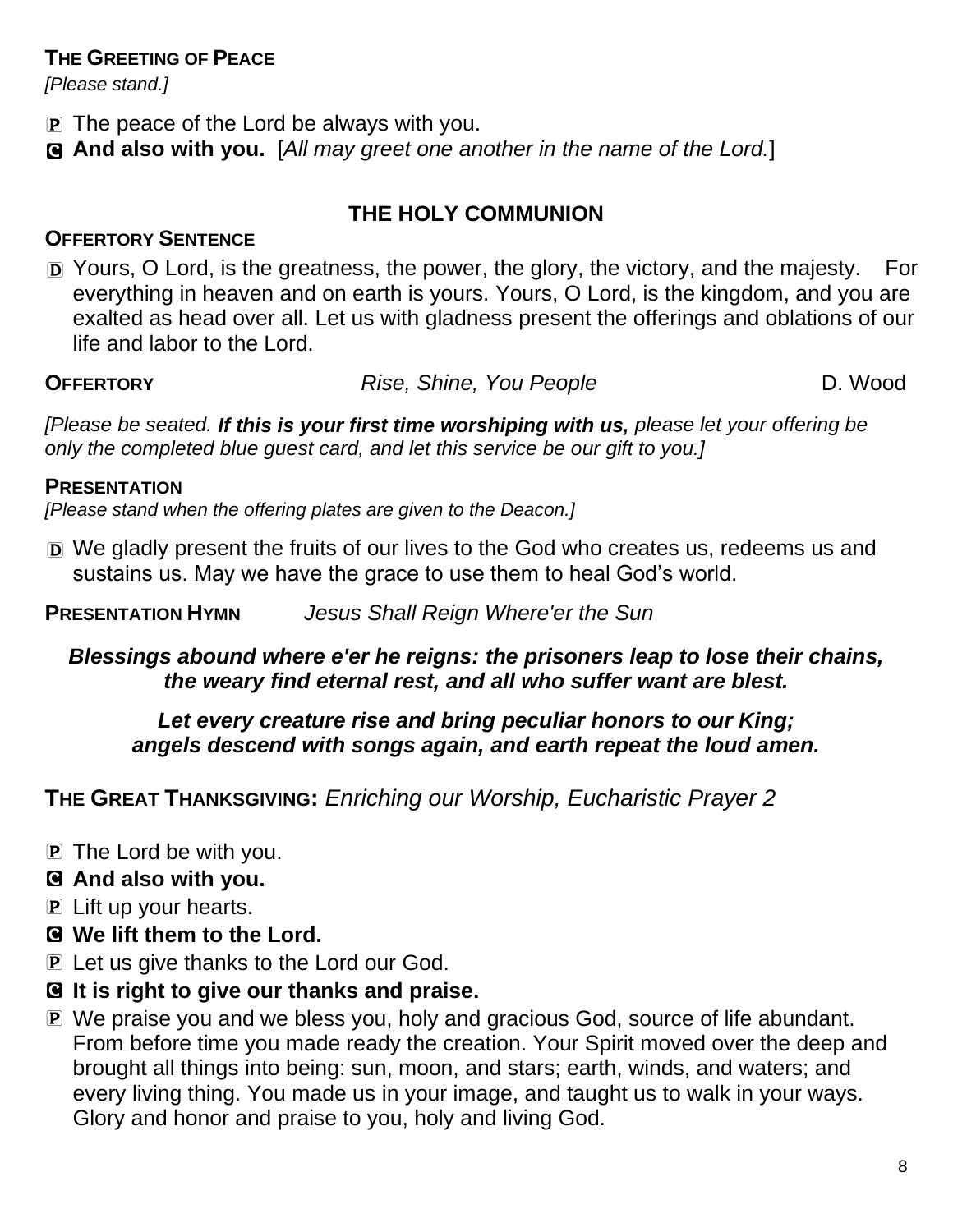And so this day we join with Saints and Angels in the chorus of praise that rings through eternity, lifting our voices to magnify you as we sing:

S 125

# *Holy, holy, holy Lord, God of power and might, heaven and earth are full of your glory. Hosanna in the highest. Blessed is he who comes in the name of the Lord. Hosanna in the highest. Hosanna in the highest.*

#### *[Please stand or kneel as you prefer.]*

- P Time and again you called us to live in the fullness of your love. But we rebelled against you, and wandered far away; and yet, as a mother cares for her children, and as a father cherishes his family, you would not forget us. To deliver us from the power of sin and death and to reveal the riches of your grace, you looked with favor upon Mary, your willing servant, that she might conceive and bear a son, Jesus the holy child of God. Living among us, Jesus loved us. He broke bread with outcasts and sinners, healed the sick, and proclaimed good news to the poor. He yearned to draw all the world to himself, yet we were heedless of his call to walk in love. Then, the time came for him to complete upon the cross the sacrifice of his life, and to be glorified by you.
- P On the night before he died for us, Jesus was at table with his friends. He took bread, gave thanks to you, broke it, and gave it to them, and said: "Take, eat: This is my Body, which is given for you. Do this for the remembrance of me."

As supper was ending, Jesus took the cup of wine. Again, he gave thanks to you, gave it to them, and said: "Drink this, all of you: This is my Blood of the new Covenant, which is poured out for you and for all for the forgiveness of sins. Whenever you drink it, do this for the remembrance of me."

 $M$  **Now gathered at your table, O God of all creation, and remembering Christ, crucified and risen, who was and is and is to come, we offer to you our gifts of bread and wine, and ourselves, a living sacrifice. Pour out your Spirit upon these gifts that they may be the Body and Blood of Christ. Breathe your Spirit over the whole earth and make us your new creation, the Body of Christ given for the world you have made. In the fullness of time bring us, with all your saints, from every tribe and language and people and nation, to feast at the banquet prepared from the foundation of the world.**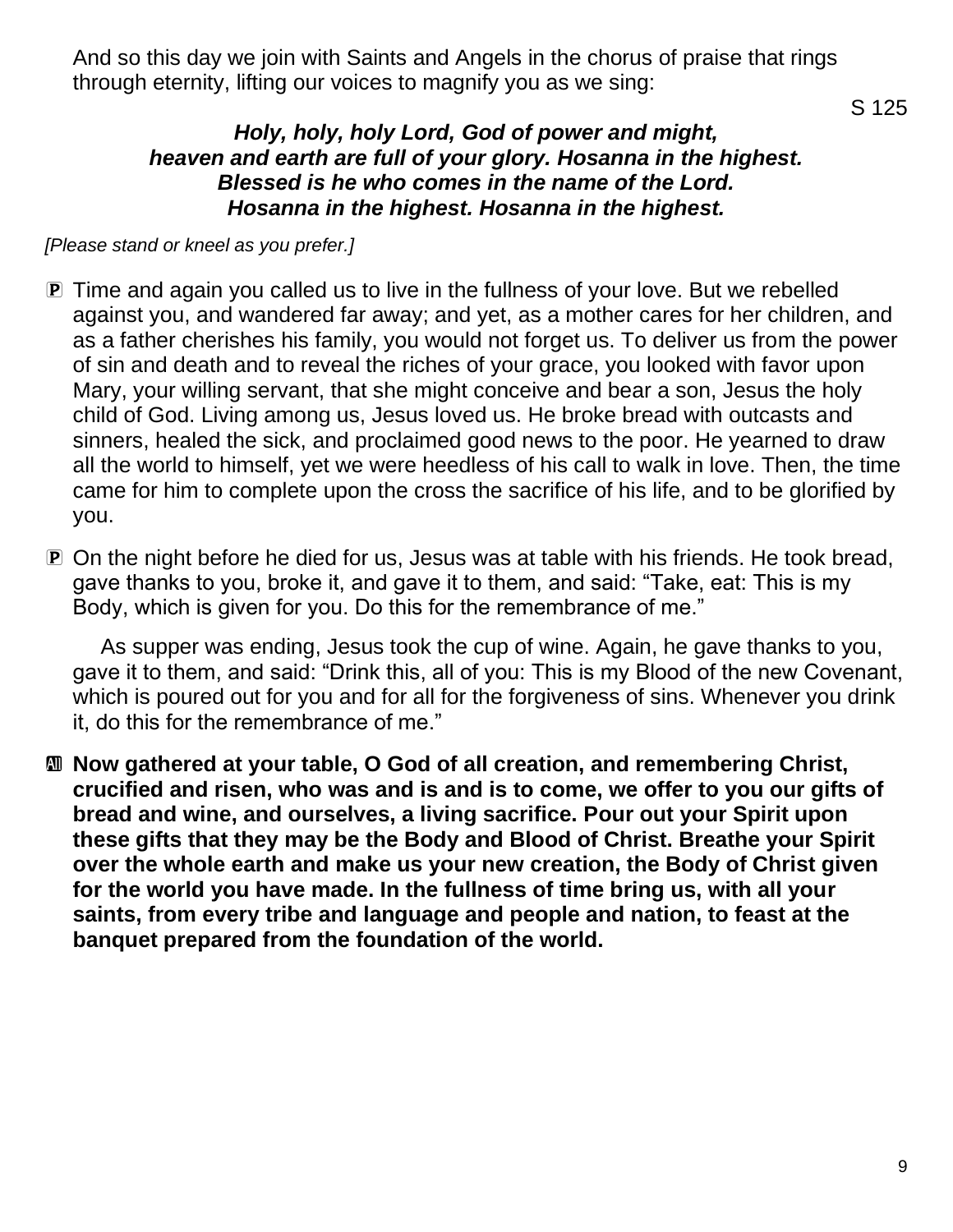P Through Christ and with Christ and in Christ, in the unity of the Holy Spirit, to you be honor, glory, and praise, for ever and ever.



# **THE LORD'S PRAYER**

- P And now as our Savior Christ has taught us, we are bold to say:
- $\text{M}$  **Our Father, who art in heaven, hallowed be thy Name, thy kingdom come, thy will be done, on earth as it is in heaven. Give us this day our daily bread. And forgive us our trespasses, as we forgive those who trespass against us. And lead us not into temptation, but deliver us from evil. For thine is the kingdom, and the power, and the glory, for ever and ever. Amen.**

### **THE BREAKING OF THE BREAD**

P This is the true bread which comes down from heaven and gives life to the world.

### C **Whoever eats this bread has Eternal Life.**

P The Gifts of God for the People of God. Take them in remembrance that Christ died for you, and feed on him in your hearts by faith, with thanksgiving.

*[You may be seated. All are welcome at the Lord's Table. Please follow the directions of the usher, who*  will let you know when it's your turn to go to the altar rail. You may stand or kneel. To receive, hold your *hands in front of you, one palm over the other. The priest will place a wafer there. You may either consume it immediately, and then sip from the cup of wine when it comes to you, or, you may wait and dip the wafer into the wine. When you are finished, please return to your seat by the side aisle.]*

#### *Our Prayer Team will be in the south narthex (at the back of the church) during Holy Communion to pray with you for healing, guidance, thanksgiving, for a loved one, or anything else on your heart.*

**COMMUNION MUSIC** *[Please remain seated.]*

**COMMUNION CHANT** *Where True Charity [Please repeat this chant until the musician stops playing the tune.]*

#### *Where true charity and love abide, God is dwelling there; God is dwelling there.*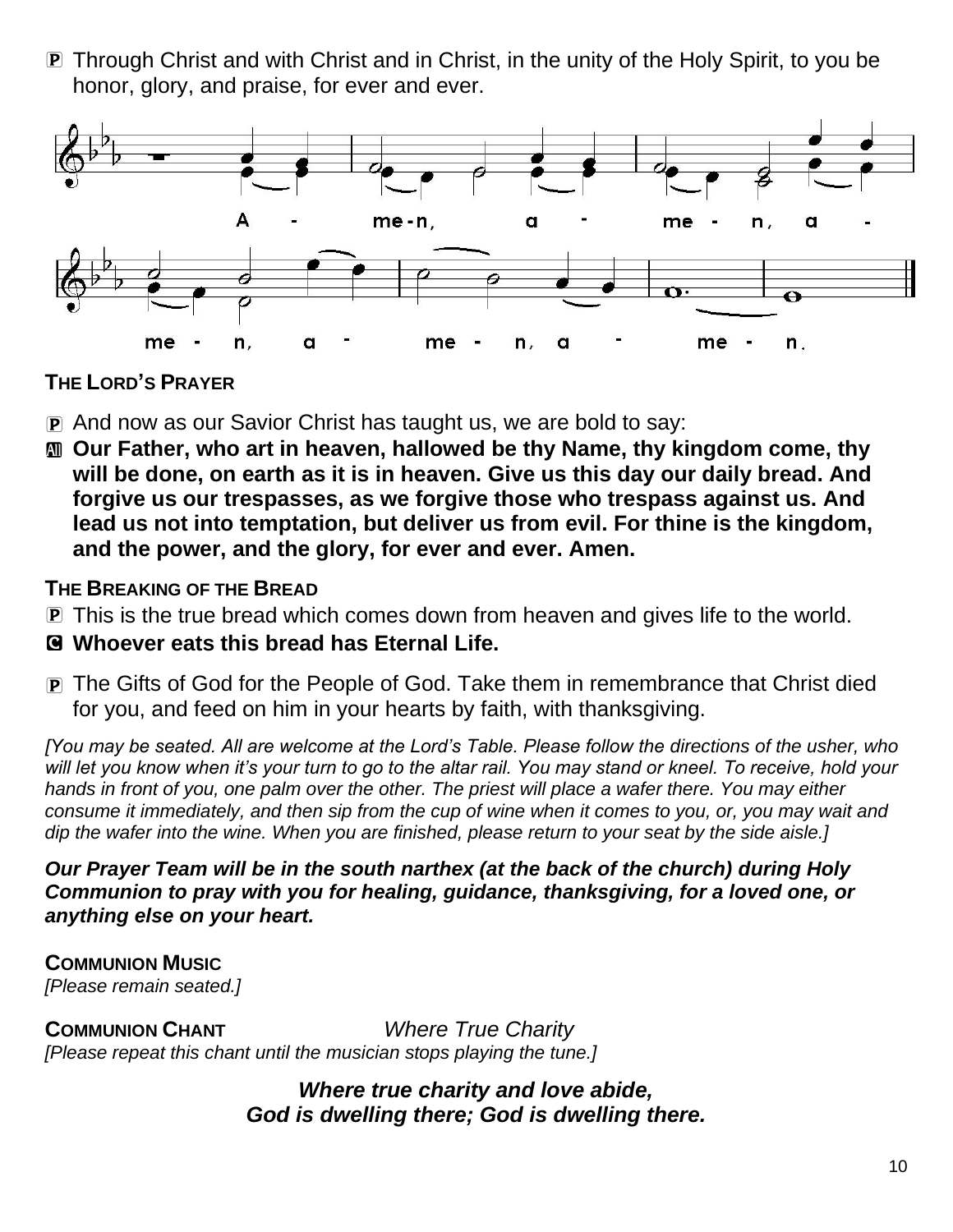**PRAYER AFTER COMMUNION**

*[Please stand or kneel, as you choose.]*

 $\mathbf{P}$  Let us pray...

C **Loving God, we give you thanks for restoring us in your image and nourishing us with spiritual food in the Sacrament of Christ's Body and Blood. Now send us forth a people, forgiven, healed, renewed, that we may shine your light by proclaiming your love in deed and in truth. Amen.**

#### **THE BLESSING**

*[Please stand.]*

- P The Wisdom of God, the Love of God, and the Grace of God strengthen you to have the faith, heart, and hands of Christ in this world, as you go from here blessed in the name of the Holy Trinity, God the Father, God the Son, and God the Holy Spirit.
- C **Amen.**

**SENDING HYMN** *Fight the Good Fight*

### *Fight the good fight with all thy might. Christ is thy strength and Christ thy right. Lay hold on life, and it shall be thy joy and crown eternally.*

# *Run the straight race through God's good grace; lift up thine eyes, and seek Christ's face. Life with its way before us lies; Christ is the path, and Christ the prize.*

### **THE DISMISSAL**

D Go in peace, rejoicing in the power of the Spirit.

C **Thanks be to God!**

**POSTLUDE Chant Heroique** G. Young